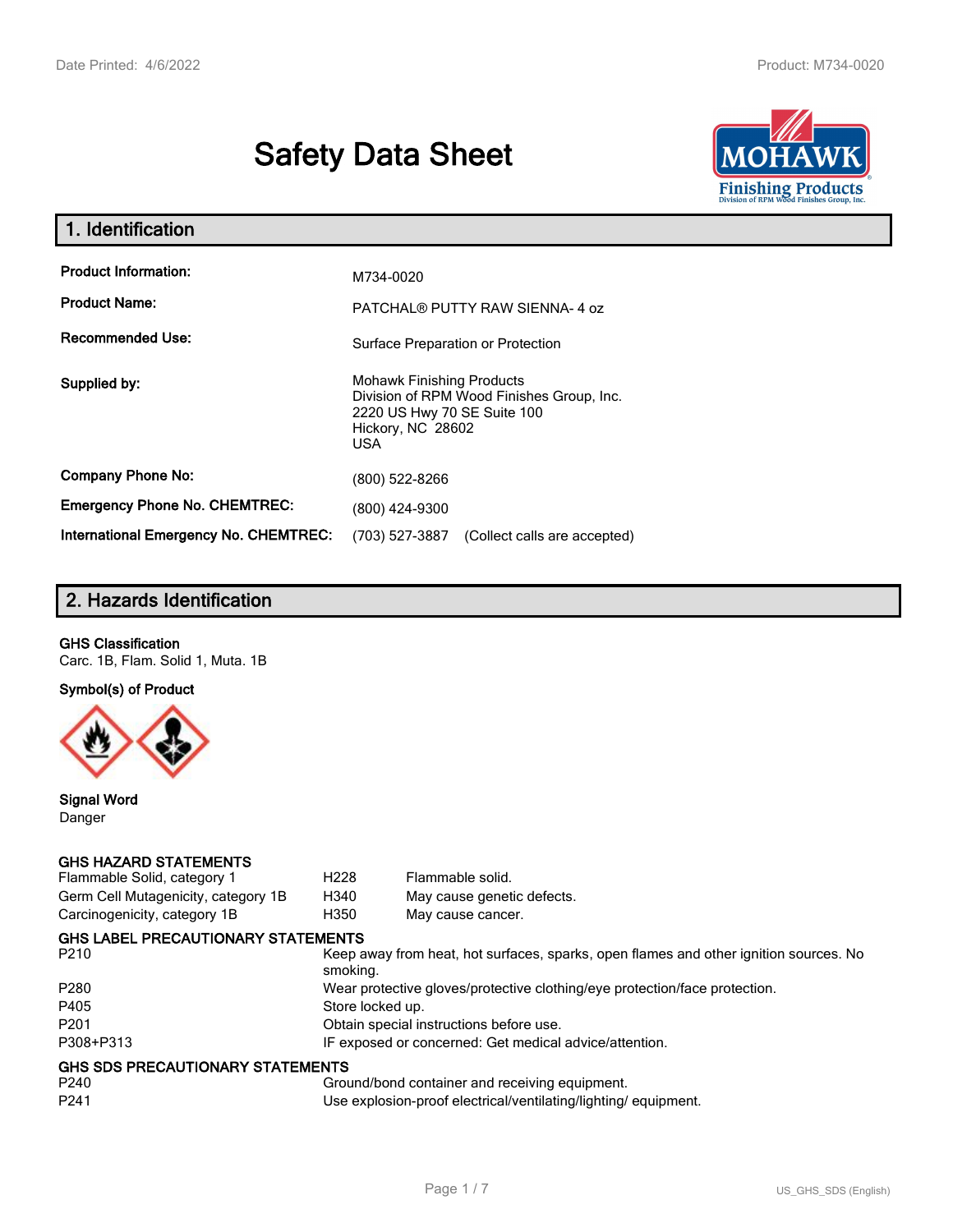# **3. Composition/Information on ingredients**

| <b>Chemical Name</b>         | CAS-No.    | Wt. %       | <b>GHS Symbols</b> | <b>GHS Statements</b> |
|------------------------------|------------|-------------|--------------------|-----------------------|
| crystalline silica           | 14808-60-7 | 40-55       | No Information     | No Information        |
| petroleum distillate         | 64742-48-9 | $10 - 25$   | GHS08              | H304-340-350          |
| modified complex hydrocarbon | 64742-60-5 | $10 - 25$   | GHS07              | H332                  |
| mixed glycercides            | 68308-54-3 | $2.5 - 10$  | No Information     | No Information        |
| polyethylene wax             | 8002-74-2  | $2.5 - 10$  | GHS07              | H332                  |
| titanium dioxide             | 13463-67-7 | $0.1 - 1.0$ | GHS08              | H351                  |

The exact percentage (concentration) of ingredients is being withheld as a trade secret.

The text for GHS Hazard Statements shown above (if any) is given in the "Other information" Section.

## **4. First-aid Measures**



FIRST AID - EYE CONTACT: IF IN EYES: Rinse cautiously with water for several minutes. Remove contact lenses, if present and easy to do. Continue rinsing. If eye irritation persists: Get medical advice/attention.

FIRST AID - SKIN CONTACT: IF ON SKIN: Gently wash with plenty of Soap and Water. If skin irritation occurs: Get medical advice/ attention.

FIRST AID - INGESTION: IF SWALLOWED: rinse mouth. Do NOT induce vomiting. IF exposed or if you feel unwell: Call a POISON CENTER or doctor/physician.

FIRST AID - INHALATION: IF INHALED: If breathing is difficult, remove victim to fresh air and keep at rest in a position comfortable for breathing. IF exposed or if you feel unwell: Call a POISON CENTER or doctor/physician.

# **5. Fire-fighting Measures**

**SPECIAL FIREFIGHTING PROCEDURES:** Evacuate all persons from the fire area to a safe location. Move non-burning material, as feasible, to a safe location as soon as possible. Fire fighters should be protected from potential explosion hazards while extinguishing the fire. Wear self-contained breathing apparatus (SCBA) and full fire-fighting protective clothing. Thoroughly decontaminate all protective equipment after use. Containers of this material may build up pressure if exposed to heat (fire). Use water spray to cool fire-exposed containers. Use water spray to disperse vapors if a spill or leak has not ignited. This precaution will help prevent the accumulation of an explosive vapor-air mixture after the initial fire is extinguished.

**FIREFIGHTING EQUIPMENT:** This is a NFPA/OSHA flammable solid. Follow NFPA 400, Chapters 5 and 13 for fire protection and fire suppression. Use a dry chemical, carbon dioxide, or similar ABC fire extinguisher for incipient fires. Water may be used to cool and prevent rupture of containers that are exposed to heat from fire.

## **6. Accidental Release Measures**

#### **ENVIRONMENTAL MEASURES:** No Information

**STEPS TO BE TAKEN IN CASE MATERIAL IS RELEASED OR SPILLED:** Follow personal protective equipment recommendations found in Section VIII. Personal protective equipment needs must be evaluated based on information provided on this sheet and the special circumstances created by the spill including; the material spilled, the quantity of the spill, the area in which the spill occurred, and the training and the expertise of employees in the area responding to the spill. Never exceed any occupational exposure limits. Shut off ignition sources; including electrical equipment and flames. Do not allow smoking in the area. Do not allow the spilled product to enter public drainage system or open waterways.

## **7. Handling and Storage**



**HANDLING:** Avoid inhalation and contact with eyes, skin, and clothing. Wash hands thoroughly after handling and before eating or drinking. In keeping with safe handling practices, avoid ignition sources (smoking, flames, pilot lights, electrical sparks); ground and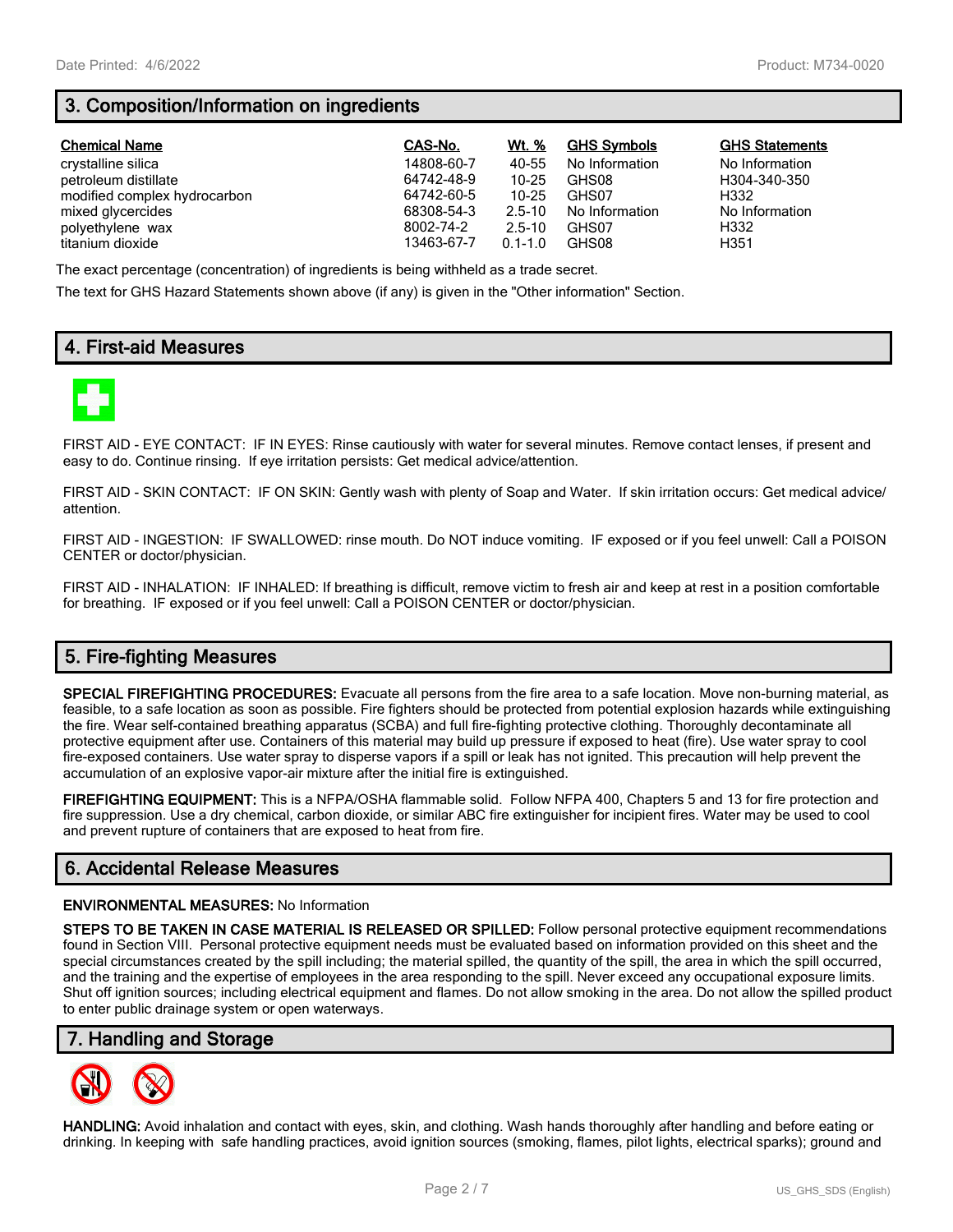bond containers when transferring the material to prevent static electricity sparks that could ignite vapor and use spark proof tools and explosion proof equipment. Empty containers may retain product residue or vapor. Do not pressurize, cut, weld, braze, solder, drill, grind, or expose container to heat, flame, sparks, static electricity, or other sources of ignition. Any of these actions can potentially cause an explosion that may lead to injury.

**STORAGE:** Keep containers closed when not in use. Store in cool well ventilated space away from incompatible materials.

## **8. Exposure Controls/Personal Protection**

| Ingredients with Occupational Exposure Limits |                         |                       |                     |                         |
|-----------------------------------------------|-------------------------|-----------------------|---------------------|-------------------------|
| <b>Chemical Name</b>                          | <b>ACGIH TLV-TWA</b>    | <b>ACGIH-TLV STEL</b> | <b>OSHA PEL-TWA</b> | <b>OSHA PEL-CEILING</b> |
| crystalline silica                            | $0.025 \,\mathrm{mg/m}$ | N.D.                  | $50 \mu q/m3$       | N.D.                    |
| petroleum distillate                          | N.D.                    | N.D.                  | N.D.                | N.D.                    |
| modified complex hydrocarbon                  | N.D.                    | N.D.                  | N.D.                | N.D.                    |
| mixed glycercides                             | N.D.                    | N.D.                  | N.D.                | N.D.                    |
| polyethylene wax                              | $2 \text{ mg/m}$ 3      | N.D.                  | N.D.                | N.D.                    |
| titanium dioxide                              | 10 mg/m $3$             | N.D.                  | 15 mg/m $3$         | N.D.                    |

**Further Advice: MEL = Maximum Exposure Limit OES = Occupational Exposure Standard SUP = Supplier's Recommendation Sk = Skin Sensitizer N.E. = Not Established N.D. = Not Determined**

#### **Personal Protection**



**RESPIRATORY PROTECTION:** In case of insufficient ventilation wear suitable respiratory equipment.

**SKIN PROTECTION:** Wear chemical resistant footwear and clothing such as gloves, an apron or a whole body suit as appropriate.



**EYE PROTECTION:** Safety glasses



**OTHER PROTECTIVE EQUIPMENT:** No Information



**HYGIENIC PRACTICES:** It is good practice to avoid contact with the product and/or its vapors, mists or dust by using appropriate protective measures. Wash thoroughly after handling and before eating or drinking.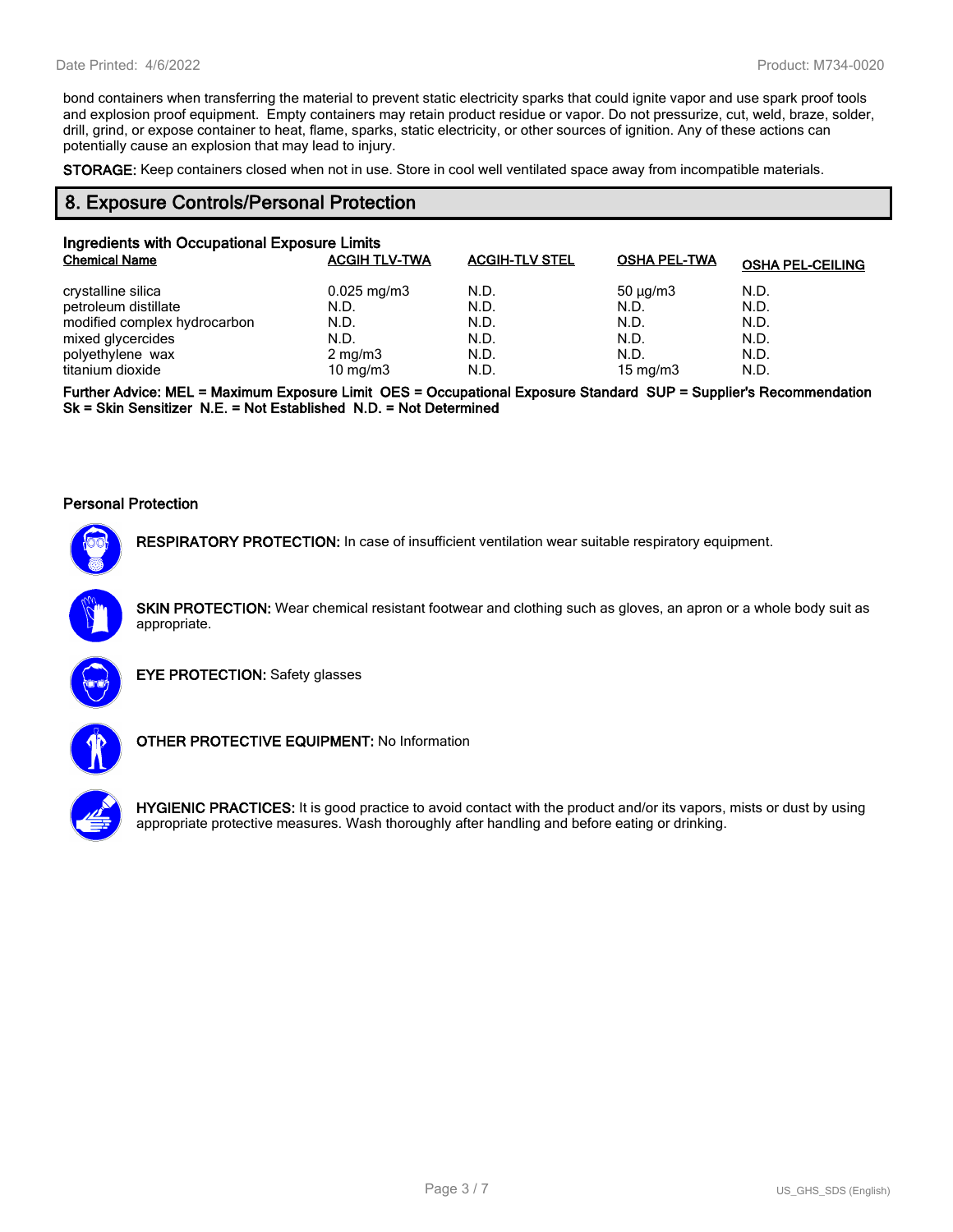**N.I. = No Information**

# **9. Physical and Chemical Properties**

| Appearance:                    | Solid                      | <b>Physical State:</b>                      | <b>SOLID</b>   |
|--------------------------------|----------------------------|---------------------------------------------|----------------|
| Odor:                          | Oily Hydrocarbon           | <b>Odor Threshold:</b>                      | Not determined |
| Density, g/cm3:                | 1.280                      | pH:                                         | Not determined |
| Freeze Point, °F:              | Not determined             | <b>Viscosity:</b>                           | Not determined |
| <b>Solubility in Water:</b>    | Not determined             | Partition Coefficient, n-octanol/<br>water: | Not determined |
| Decomposition temperature, °F: | Not determined             | <b>Explosive Limits, %:</b>                 | Not determined |
| Boiling Range, °F:             | Not determined             | Flash Point, °F:                            | 210 °F         |
| Combustibility:                | <b>Supports Combustion</b> | Auto-Ignition Temperature, °F:              | Not determined |
| <b>Evaporation Rate:</b>       | Slower than Diethyl Ether  | Vapor Pressure, mmHg:                       | Not determined |
| <b>Vapor Density:</b>          | Not determined             |                                             |                |

## **10. Stability and reactivity**

**STABILITY:** Stable under normal conditions.

**CONDITIONS TO AVOID:** Heat, flames and sparks.

**INCOMPATIBILITY:** Acids, Bases, Oxidizing agents

**HAZARDOUS DECOMPOSITION PRODUCTS:** Not determined.

## **11. Toxicological information**

**Practical Experiences**

**EMERGENCY OVERVIEW:** No Information

**EFFECT OF OVEREXPOSURE - EYE CONTACT:** No Information

**EFFECT OF OVEREXPOSURE - INGESTION:** No Information

**EFFECT OF OVEREXPOSURE - INHALATION:** No Information

**EFFECT OF OVEREXPOSURE - SKIN CONTACT:** No Information

**CARCINOGENICITY:** May cause cancer.

This product contains Titanium Dioxide, which is listed by IARC as possibly carcinogenic to humans (Group 2B). This listing is based on inadequate evidence of carcinogenicity in humans and sufficient evidence in experimental animals. This classification is relevant when exposed to titanium dioxide in dust or powder form only, including cured product that is subject to sanding, grinding, cutting, or other surface preparation activities.

### **PRIMARY ROUTE(S) OF ENTRY:**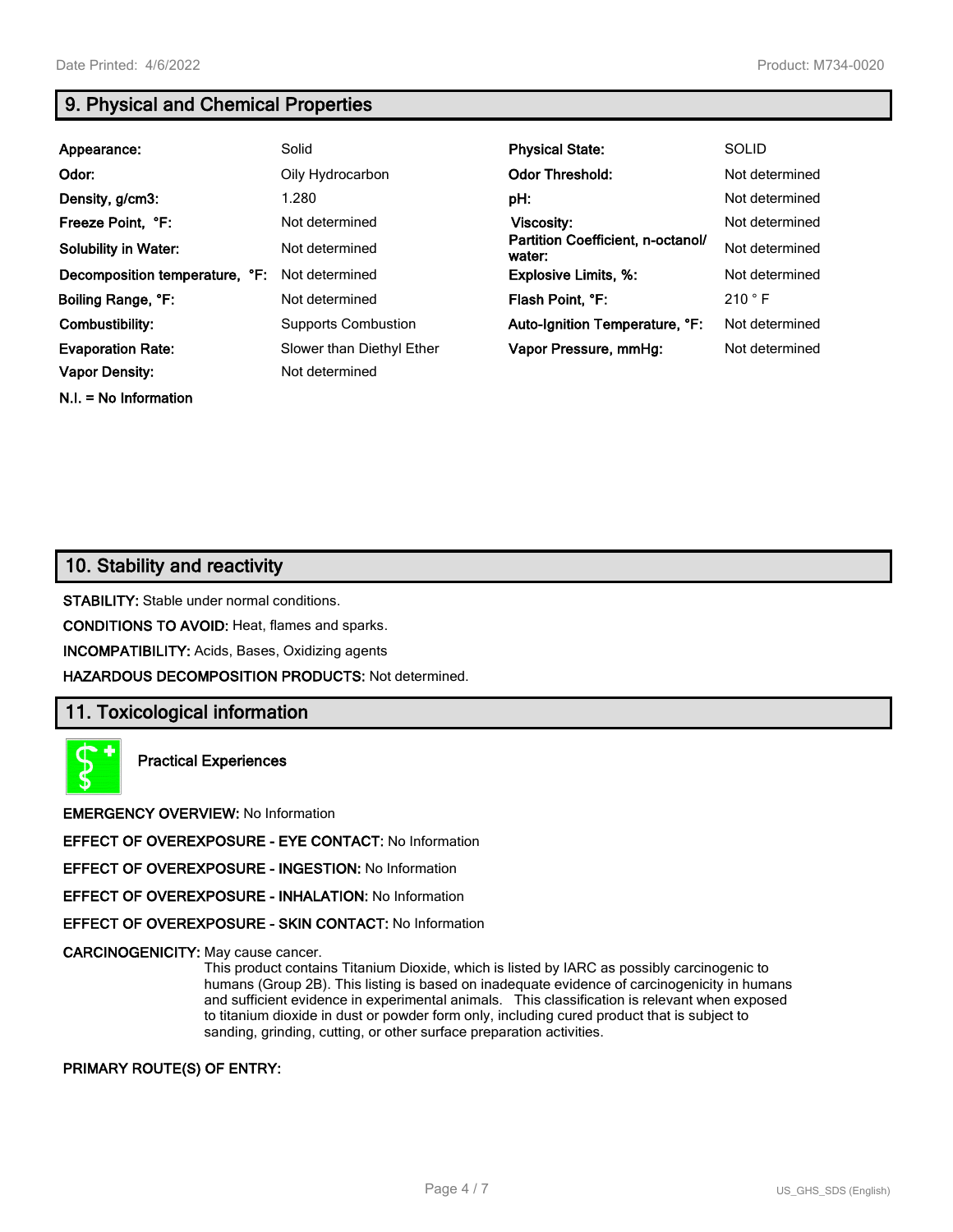#### **Acute Toxicity Values The acute effects of this product have not been tested. Data on individual components are tabulated below**

| CAS-No.    | <b>Chemical Name</b>         | Oral LD50        | Dermal LD50                  | Vapor LC50   |
|------------|------------------------------|------------------|------------------------------|--------------|
| 14808-60-7 | crystalline silica           | >5000 mg/kg      | >5000 mg/kg                  | >20 mg/l Rat |
| 64742-48-9 | petroleum distillate         | >5000 mg/kg Rat  | >3160 mg/kg Rabbit           | >20 mg/L Rat |
| 64742-60-5 | modified complex hydrocarbon | >5000 mg/kg Rat  | >3600 mg/kg Rabbit           | >20          |
| 68308-54-3 | mixed glycercides            | >5001            | >5001                        | >20.1        |
| 8002-74-2  | polyethylene wax             | >3750 mg/kg Rat  | >3600 mg/kg Rabbit           | $>14$ ma/l   |
| 13463-67-7 | titanium dioxide             | >10000 mg/kg Rat | >10000 mg/kg Rabbit >20 mg/l |              |

#### **N.I. = No Information**

## **12. Ecological information**

**ECOLOGICAL INFORMATION:** Ecological evaluation of this material has not been performed; however, do not allow the product to be released to the environment without governmental approval/permits.

## **13. Disposal Information**



**Product**

**DISPOSAL METHOD:** Waste from this material may be a listed and/or characteristic hazardous waste. Dispose of material, contaminated absorbent, container and unused contents in accordance with local, state, and federal regulations.

**STEPS TO BE TAKEN IN CASE MATERIAL IS RELEASED OR SPILLED:** Follow personal protective equipment recommendations found in Section VIII. Personal protective equipment needs must be evaluated based on information provided on this sheet and the special circumstances created by the spill including; the material spilled, the quantity of the spill, the area in which the spill occurred, and the training and the expertise of employees in the area responding to the spill. Never exceed any occupational exposure limits. Shut off ignition sources; including electrical equipment and flames. Do not allow smoking in the area. Do not allow the spilled product to enter public drainage system or open waterways.

## **14. Transport Information**

**SPECIAL TRANSPORT PRECAUTIONS:** No Information

**DOT:** NOT RESTRICTED

**IATA:** NOT RESTRICTED

**IMDG:** NOT RESTRICTED

## **15. Regulatory Information**

## **U.S. Federal Regulations:**

### **CERCLA - SARA Hazard Category**

This product has been reviewed according to the EPA 'Hazard Categories' promulgated under Sections 311 and 312 of the Superfund Amendment and Reauthorization Act of 1986 (SARA Title III) and is considered, under applicable definitions, to meet the following categories:

Fire Hazard, Chronic Health Hazard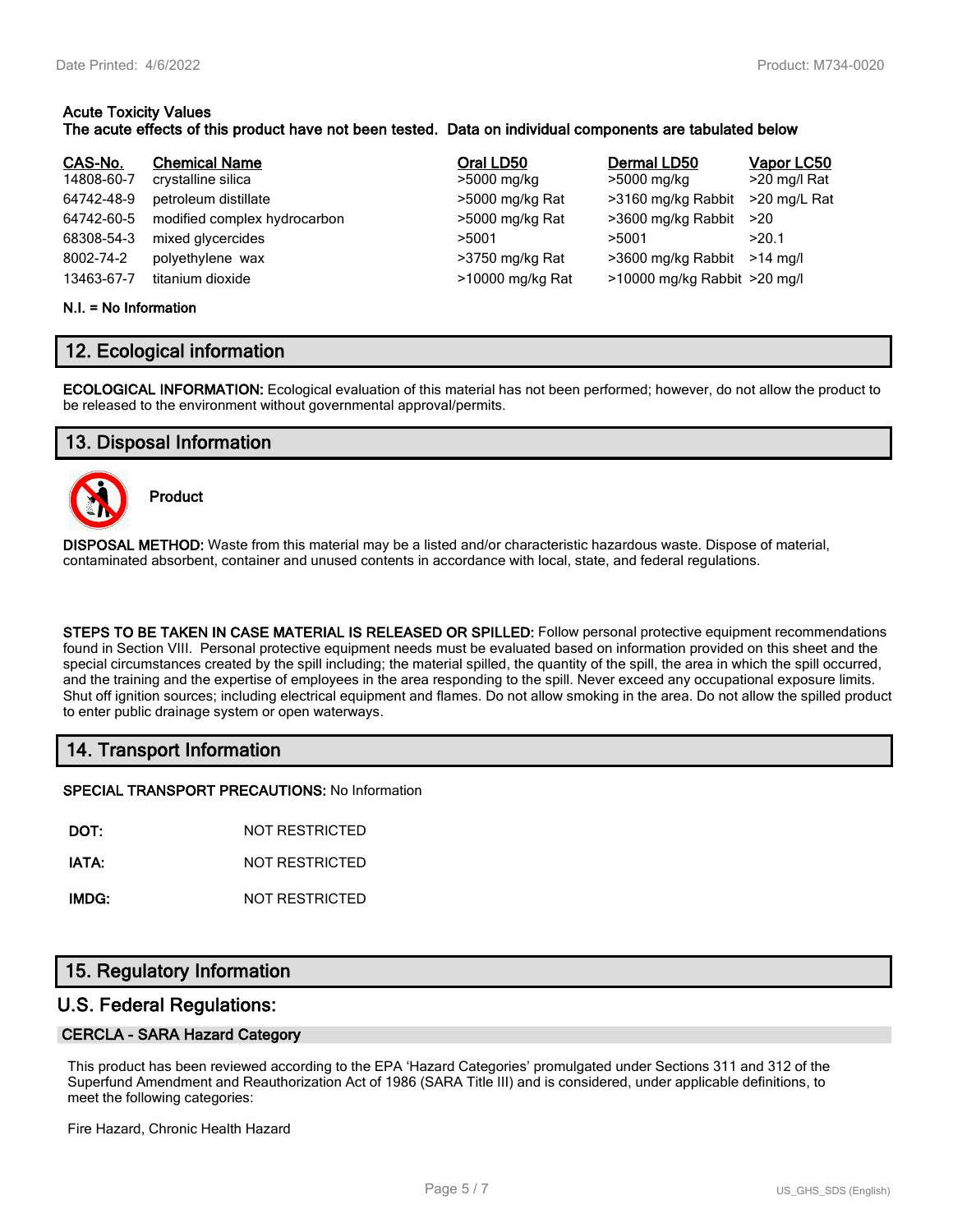### **SARA SECTION 313**

This product contains the following substances subject to the reporting requirements of Section 313 of Title III of the Superfund Amendment and Reauthorization Act of 1986 and 40 CFR part 372:

No Sara 313 components exist in this product.

#### **TOXIC SUBSTANCES CONTROL ACT**

This product contains the following chemical substances subject to the reporting requirements of TSCA 12(B) if exported from the United States:

#### **Chemical Name CAS-No.**

zinc 7440-66-6 lead 7439-92-1

## **U.S. State Regulations:**

## **CALIFORNIA PROPOSITION 65**

WARNING: Cancer and Reproductive Harm - www.P65Warnings.ca.gov.

Crystalline Silica, Cancer, 45.4306% Cadmium, Reproductive Harm, 0%

## **16. Other Information**

| <b>Revision Date:</b>       | 2/27/2022                                                                                                                                                                                                                                                                                                              | <b>Supersedes Date:</b>                                    | 7/24/2021 |
|-----------------------------|------------------------------------------------------------------------------------------------------------------------------------------------------------------------------------------------------------------------------------------------------------------------------------------------------------------------|------------------------------------------------------------|-----------|
| <b>Reason for revision:</b> | <b>Product Composition Changed</b><br>Substance Hazard Threshold % Changed<br>01 - Product Information<br>02 - Hazards Identification<br>03 - Composition/Information on Ingredients<br>09 - Physical & Chemical Information<br>15 - Regulatory Information<br>16 - Other Information<br>Revision Statement(s) Changed | Substance and/or Product Properties Changed in Section(s): |           |
| Datasheet produced by:      | <b>Regulatory Department</b>                                                                                                                                                                                                                                                                                           |                                                            |           |
| <b>HMIS Ratings:</b>        |                                                                                                                                                                                                                                                                                                                        |                                                            |           |

| . .<br>.<br>. TP<br><br>. .<br> |  | --- | m<br> |  |
|---------------------------------|--|-----|-------|--|
|                                 |  |     |       |  |

## **Volatile Organic Compounds, gr/ltr:** 356

#### **Text for GHS Hazard Statements shown in Section 3 describing each ingredient:**

| H304 | May be fatal if swallowed and enters airways.                   |
|------|-----------------------------------------------------------------|
| H332 | Harmful if inhaled.                                             |
| H340 | May cause genetic defects.                                      |
| H350 | May cause cancer.                                               |
| H351 | Suspected of causing cancer.                                    |
|      | cons for GHS Pictograms shown in Section 3 describing each ingr |

## ams snown in Section 3 describing each ingredient<mark>:</mark>

**GHS07**